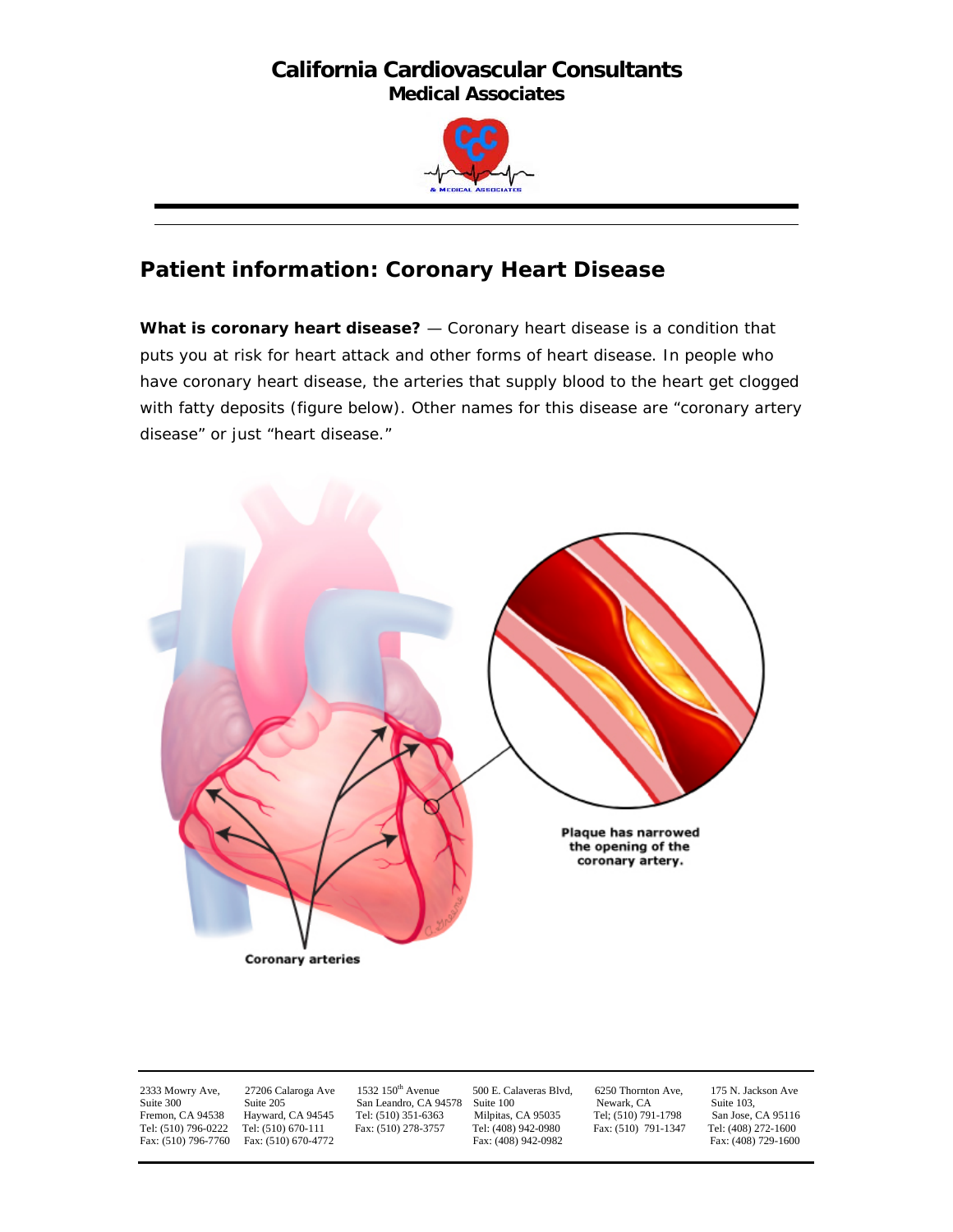

**What are the symptoms of coronary heart disease?** — Most people with coronary heart disease have no symptoms. In fact, the first symptom of the disease can be a heart attack. That's why it is so important to know how to spot a heart attack.

The symptoms of a heart attack can include:

- Pain, pressure, or discomfort in the center of the chest
- Pain, tingling, or discomfort in other parts of the upper body, including the arms, back, neck, jaw, or stomach
- Shortness of breath
- Nausea, vomiting, burping, or heartburn
- Sweating or having cold, clammy skin
- A racing or uneven heartbeat
- Feeling dizzy or lightheaded

If these symptoms last more than 10 minutes or they keep coming and going, call 9- 1-1 for an ambulance right away. Do not try to get to the hospital on your own.

Some people with coronary heart disease have chest pain even when they are not having a heart attack. This is most likely to happen when they are walking, going up stairs, or moving around. But if you have chest pain that is new or different than pain you have had before, you should see a doctor right away.

**Is there a test for coronary heart disease?** — Yes. If your doctor or nurse thinks you might have coronary heart disease, he or she might order blood tests and one or more of these tests:

• **An electrocardiogram ("ECG" or "EKG")** — This test measures the electrical activity in your heart.

Fax: (510) 796-7760 Fax: (510) 670-4772

2333 Mowry Ave, 27206 Calaroga Ave 1532 150<sup>th</sup> Avenue 500 E. Calaveras Blvd, 6250 Thornton Ave, 175 N. Jackson Ave<br>
Suite 300 Suite 205 San Leandro, CA 94578 Suite 100 Newark, CA Suite 103, Suite 300 Suite 200 Suite 205, Suite 205, Suite 205, Suite 205, Suite 205, Suite 205, Suite 205, CA 95116 Suite 103, Suite 103, Suite 103, Suite 103, Suite 103, Suite 103, Suite 103, Suite 103, Suite 103, Suite 103, Suite Fremon, CA 94538 Hayward, CA 94545 Tel: (510) 351-6363 Milpitas, CA 95035 Tel; (510) 791-1798 San Jose, CA 95116 Tel: (510) 796-0222 Tel: (510) 670-111 Fax: (510) 278-3757 Tel: (408) 942-0980 Fax: (510) 791-1347 Tel: (408) 272-1600<br>Fax: (510) 791-1347 Tel: (408) 972-1600 Fax: (510) 791-1347 Tel: (408) 272-1600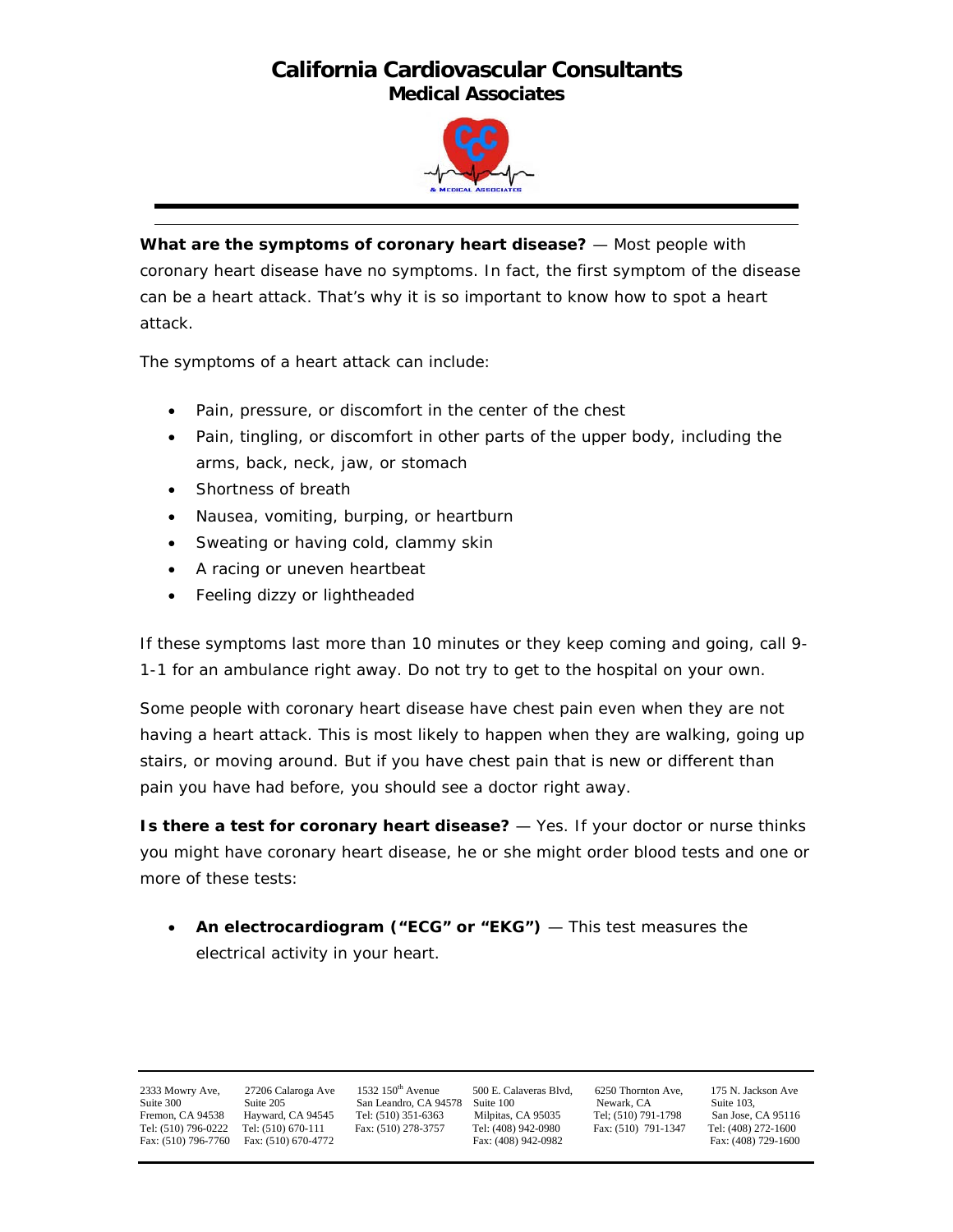

- **A stress test** During a stress test, you might be asked to run or walk on a treadmill while you also have an ECG. Physical activity increases the heart's need for blood. This test helps doctors see if the heart is getting enough blood. If you cannot walk or run, your doctor might do this test by giving you a medicine to make your heart pump faster.
- **An echocardiogram** This test uses sound waves to create an image of your heart as it beats.
- **Cardiac catheterization** Cardiac (heart) catheterization is also known as cardiac "cath" or coronary angiography. During this test the doctor inserts a thin tube into a blood vessel in your leg or arm and threads it up to your heart. Then the doctor injects a dye that shows up on an x-ray. This dye can show whether any of the arteries in your heart are clogged.

**How is coronary heart disease treated?** — The main treatments for coronary heart disease are:

- **Lifestyle changes** You can reduce your risk of heart attack and death by:
- Quitting smoking, if you smoke.
- Eating lots of fruits and vegetables and low-fat dairy products, but not a lot of meat or fatty foods.
- Walking or doing some form of physically activity on most days of the week.
- Losing weight, if you are overweight.
- **Medicines** The medicines to treat heart disease are very important. Some medicines lower your risk of heart attacks and can help you live longer. But you must take them every day, as directed. Medicines your doctor might prescribe include:
- Medicines called statins, which lower cholesterol

| 2333 Mowry Ave,<br>Suite 300<br>Fremon. CA 94538<br>Tel: (510) 796-0222<br>Fax: (510) 796-7760 | 27206 Calaroga Ave<br>Suite 205<br>Hayward, CA 94545<br>Tel: (510) 670-111<br>Fax: (510) 670-4772 | 1532 $150th$ Avenue<br>San Leandro, CA 94578<br>Tel: (510) 351-6363<br>Fax: (510) 278-3757 | 500 E. Calaveras Blvd,<br>Suite 100<br>Milpitas, CA 95035<br>Tel: (408) 942-0980<br>Fax: (408) 942-0982 | 6250 Thornton Ave.<br>Newark, CA<br>Tel: (510) 791-1798<br>Fax: (510) 791-1347 | 175 N. Jackson Ave<br>Suite 103.<br>San Jose, CA 95116<br>Tel: (408) 272-1600<br>Fax: (408) 729-1600 |
|------------------------------------------------------------------------------------------------|---------------------------------------------------------------------------------------------------|--------------------------------------------------------------------------------------------|---------------------------------------------------------------------------------------------------------|--------------------------------------------------------------------------------|------------------------------------------------------------------------------------------------------|
|------------------------------------------------------------------------------------------------|---------------------------------------------------------------------------------------------------|--------------------------------------------------------------------------------------------|---------------------------------------------------------------------------------------------------------|--------------------------------------------------------------------------------|------------------------------------------------------------------------------------------------------|